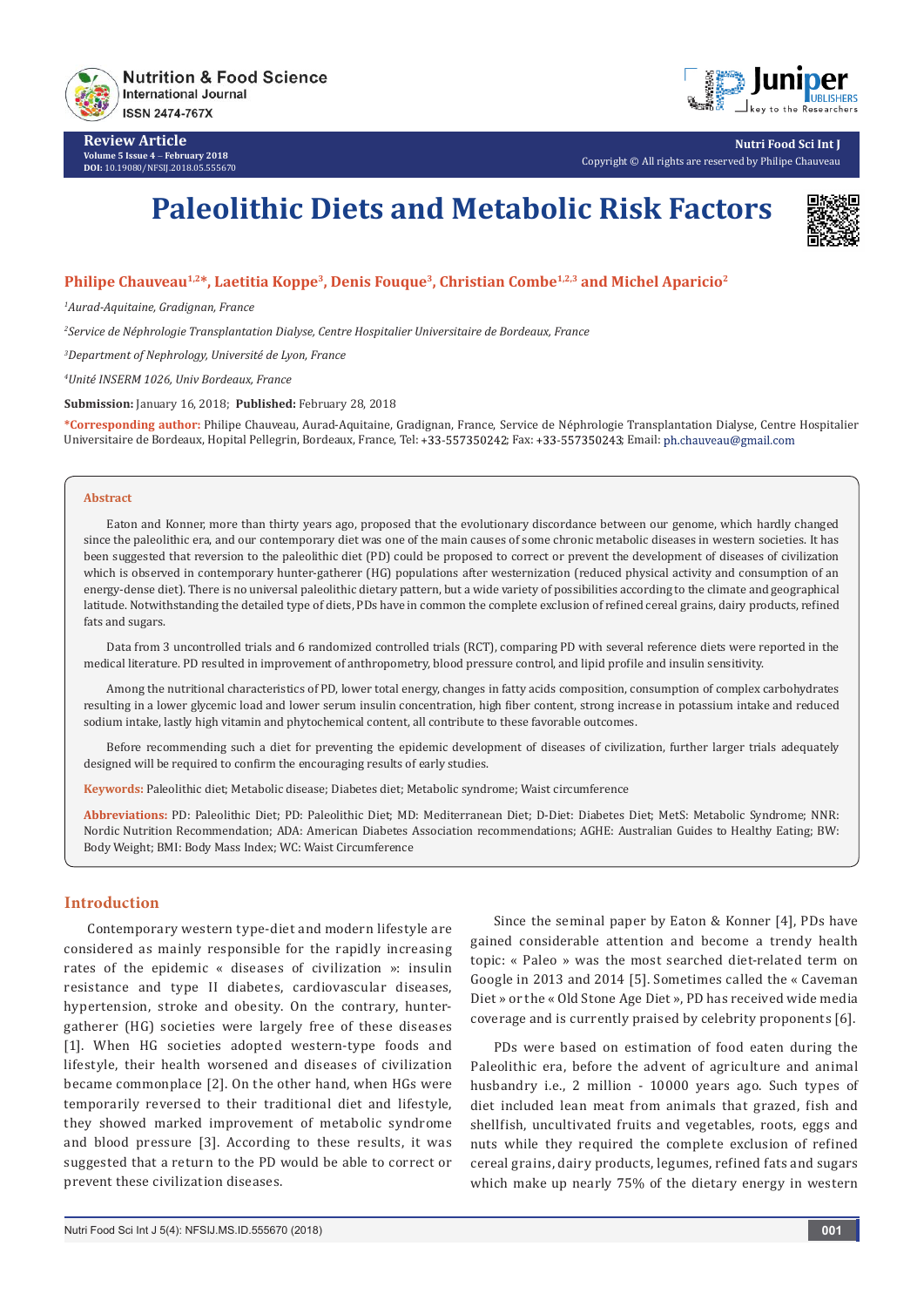countries today. Lastly, heating was the only food-processing procedure [7].

There was no universal PD but a wide range of possibilities according to local availability of food depending on the climate and geographical latitude in which HG populations lived. We do not actually know with certainty what Paleolithic humans ate, but it is estimated that, except in circumpolar environment, the average macronutrient energy distribution was 22-40% carbohydrates, 19-35% protein and 28-58% fat.

## **Effects of Paleodiet on the Components of the Metabolic Syndrome (Met S)**

Several studies on the health of HG populations have shown that prevalence of cardiovascular and metabolic risk factors was much lower in contemporary HG populations than in western populations. In a study of the inhabitants of Kitava, Papua New Guinea, it was reported that this population was free of overweight, hypertension, ischemic heart disease and stroke despite a non-negligible smoking rate and a lipid profile which was not more favorable than westerner's [8]. Fasting serum glucose was two standard deviations below the westerner, mean insulin concentration in older adults

was 50% lower than in their westerner counterparts. It was concluded to a virtual absence of insulin resistance and of type II diabetes in this population. HG are lean, fit and free from signs and symptoms of chronic diseases, these results have been attributed to their lifestyle: diet (food supply and energy intake) and physical activity [8].

Because of their putative health benefits, Paleolithic-style diets (PDs) that attempt to approximate the characteristics of ancestral diets have been proposed in western populations to correct metabolic risk factors and their consequences. However, there is a paucity of research data that showed clinical benefits. A systematic review and meta-analysis of the effects of PDs on metabolic risk factors only mentioned 3 uncontrolled trials, in which subjects were studied as their own controls, and no more than 5 randomized controlled trials (RCT). These latter compared the short-term effects of PD with those of other dietary intervention reported to have health benefits on component variables of the metabolic syndrome, i.e. a cluster of 5 risk factors: waist circumference, blood pressure, serum concentrations of glucose, triglycerides and HDL cholesterol in fasting conditions [5].

# **Uncontrolled Trials (Table 1)**

**Table 1:** Characteristics of uncontrolled trials.

| First Author, Year, Ref () | <b>Participants Characteristics</b>                                  | Dietary Prescription PD Type | <b>Outcomes Improvement</b>                                                               |
|----------------------------|----------------------------------------------------------------------|------------------------------|-------------------------------------------------------------------------------------------|
| Osterdahl, et al. [9]      | Healthy volunteers $(n=14)$                                          | 3 weeks                      | BW, BMI, SBP 36% Decrease energy<br>intake                                                |
| Frassetto, et al. [10]     | Non-obese Healthy $(n=9)$                                            | 10 days                      | Insulin sensitivity Blood pressure                                                        |
| Ryberg, et al. [11]        | Healthy non-menopausal women,<br>$BMI > 27$ Kg/m <sup>2</sup> (n=10) | 5 weeks                      | BW, BMI Lipid profile Insulin sensitivity<br>Blood pressure 25% Decrease energy<br>intake |

Three uncontrolled trials ranging from 10 days to 5 weeks were quoted; they all addressed a small number of healthy volunteers. In a pilot study, 14 healthy volunteers were proposed ad libitum consumption of a PD-type diet over 3 weeks. Compared to baseline values, energy intake was decreased by 36% as intake of fat, especially saturated fat, and carbohydrates decreased significantly. At the end of the study, there was a mean decrease of 2.3kg, 0.8kg/m² and 1.5cm in body weight, BMI and waist circumference respectively, systolic blood pressure was slightly reduced by 3mm Hg. It was concluded that PD resulted in favorable effects on metabolic risk factors [9].

Another metabolically controlled study performed in 9 non-obese sedentary healthy volunteers, compared a PD to their usual diet. After only 10 days on a paleo-type diet, total cholesterol, LDL cholesterol and triglyceride levels were reduced by 16%, 22% and 35% respectively. Fasting insulin was decreased by 68% and insulin area under curve during a 2h oral glucose tolerance test was reduced by 39%. Significant reductions in systolic (-2.6mmHg) and diastolic blood pressure (-3.4mmHg) were observed associated with improved arterial distensibility, these changes being unrelated to body weight. It was concluded that even short-term consumption of paleotype diet improved metabolic risk factors [10].

The last uncontrolled study reported on 10 healthy postmenopausal women with a BMI >27kg/m2 who were placed on a paleo-type diet. Five weeks later, mean energy intake decreased by 25% with a weight loss of 4.5kg, waist and hips circumferences were significantly reduced as diastolic pressure: - 7mmHg. Fasting glucose (-6%), fasting insulin (-19%), total cholesterol (-19%), LDL cholesterol (-23%), triglyceride levels (-37%) and HOMA indices were reduced but whole-body insulin sensitivity (euglycemic hyperinsulinaemic clamp technique) remained unchanged. Liver triglyceride levels, assessed by proton magnetic resonance spectroscopy, decreased by 49%. Conclusions of this study were akin to those of the two previous trials [11].

The loss of weight and the improvement of insulin resistance and lipid metabolism reported in 10 Australian aborigines after a 7-week reversion to Paleolithic lifestyle could also be considered as the results of another uncontrolled study [3].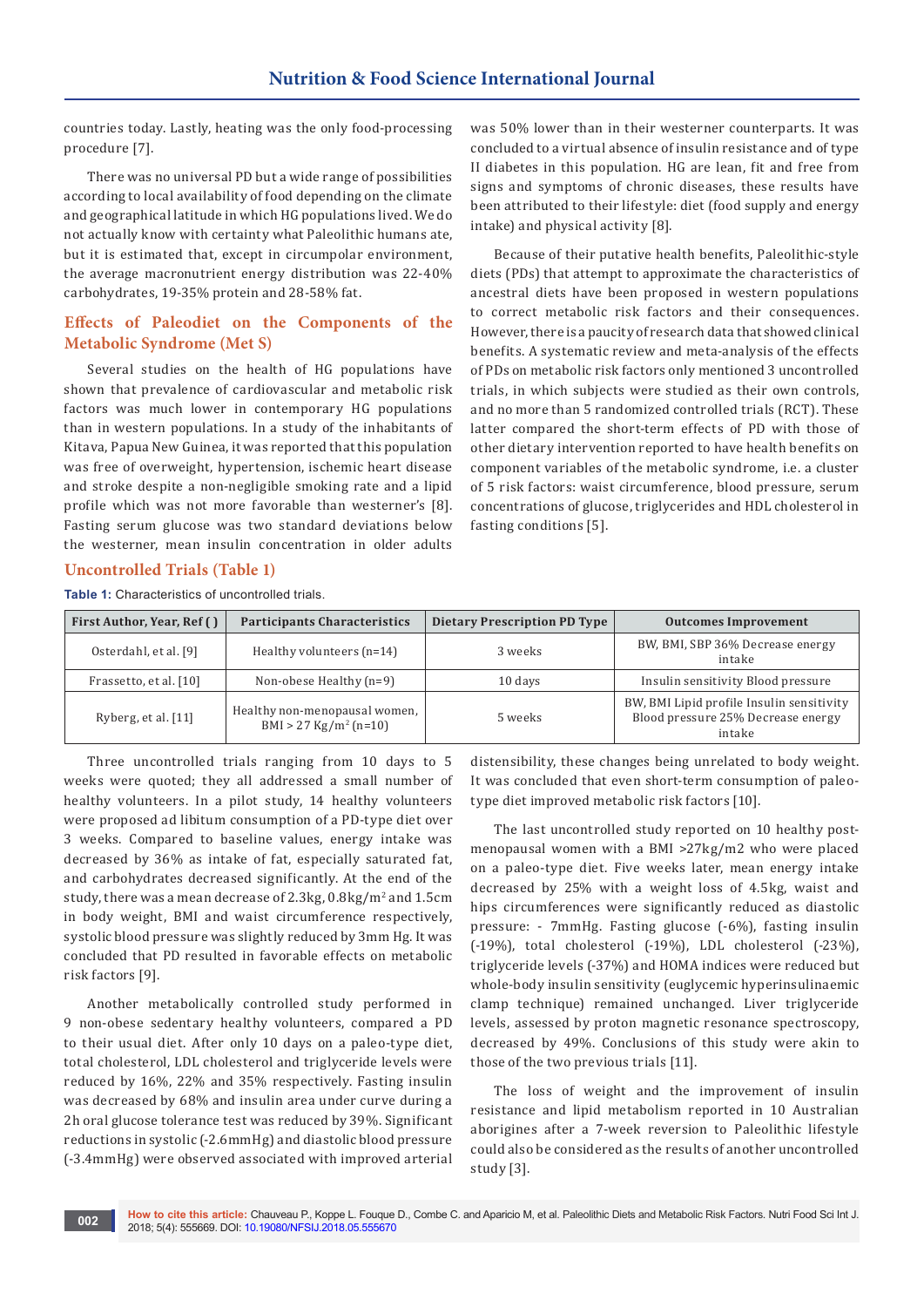### **Randomized Controlled Trials (Table 2)**

**Table 2:** Characteristics of RCT included in the report.

| <b>First Author, Year (Ref)</b> | <b>Participants Characteristics</b>                       | <b>Dietary Prescription PD Type</b>                           | <b>Outcomes Improvement</b>                                         |
|---------------------------------|-----------------------------------------------------------|---------------------------------------------------------------|---------------------------------------------------------------------|
| Lindeberg, et al. [12]          | IHD, type 2 diabetes $(n=29)$                             | PD-type vs MD 12 weeks                                        | BW, WC, Insulin sensitivity<br>PD>MD                                |
| Jönsson, et al. [14]            | Type 2 diabetes $(n=13)$                                  | Cross-over study 2 consecutive<br>3-month period PD vs D-Diet | BW, WC HbA1c PD >D-diet                                             |
| Boers, et al. $[15]$            | Adults with more than2 components of<br>the MetS $(n=34)$ | PD-type vs Dutch Health Council<br>Diet 2 weeks               | BP, plasma lipid profile, insulin<br>sensitivity PD>DHCD            |
| Mellberg, et al. [16]           | Obese post-menopausal women (n=70)                        | PD vs NNR, >2 years                                           | Decrease in fat mass, plasma lipid<br>profile PD>NNR                |
| Mushrani, et al. [17]           | Obese and type 2 diabetes $(n=24)$                        | PD vs ADA 3 weeks                                             | Glycemic control Plasma lipid<br>profile Insulin sensitivity PD>ADA |
| Genoni, et al. [18]             | Healthy women $(n=30)$                                    | PD-AGHE 4 weeks                                               | BW, WC, fat mass PD>AGHE                                            |

PD: Paleolitic diet; MD: Medittereanean diet; D-Diet: diabetes diet; MetS: Metabolic syndrome; NNR: Nordic Nutrition Recommendation; ADA: American Diabetes Association Recommendations; AGHE: Australian Guides to Healthy Eating; BW: Body Weight, BMI: Body Mass Index, WC: Waist Circumference

Seven RCTs are included in this review. Six of them were included in a recent meta-analysis [5]. The first RCT compared, in 29 non-hypertensive patients with ischemic heart disease plus either glucose intolerance or type II diabetes, the effects of PD and Mediterranean-like diets (MD). Over 12 weeks, weight loss was on average 4.4kg with no significant group difference. Glucose tolerance was significantly improved in the PD group, independently of energy intake and macronutrient composition [12].

The second RCT was a randomized cross-over pilot study which compared the effects of PD and a diabetic-like diet in 13 type II diabetes over two consecutive three-month periods. When consuming a PD, patients demonstrated a 33% decrease in triglycerol levels and 5% reduction of diastolic blood pressure levels compared with baseline [13].

The third included RCT studied 34 adults with 2 or more components of the Met S who were randomized for two weeks to a paleo-type diet or an iso-energetic reference diet based on the Dutch Health Council guidelines. Over a two-week period, the paleo-type diet resulted in lower blood pressure and improved plasma lipid profile, compared to diet reference [14].

The fourth RCT studied the long-term effects on anthropometric measurements and metabolic balance of a paleo-type diet and of a reference diet based on the Nordic Nutrition Recommendations. Seventy obese post-menopausal women (mean BMI of  $33\text{kg/m}^2$ ) were assigned to an ad libitum diet over a 2-year period. Despite a poor adherence to the target protein intake, both groups decreased total fat mass, measured by DEXA During this long-lasting study, a total of 30% of the participants were lost to follow-up, the percentage of drop-outs being higher in the controlled group [15].

The fifth RCT was a small randomized metabolically controlled diet which compared for 3 weeks in 24 obese patients with type 2 diabetes, the metabolic effects of a PD with an isocaloric standard diet based on the recommendations by the American Diabetes Association (ADA). Average changes in weight and blood pressure were similar in the two groups. Both groups showed improvements in metabolic measures but benefits on glucose control (HbA1c, fructosamine) and lipid profile were greater with PD [16].

A most recent RCT compared 39 healthy women, randomized to either an ad libitum PD (n=22) or to the Australian Guide to Healthy Eatings diet (AGHE) (n=17) and measured the effects of the two diets on anthropometric, cardiovascular and metabolic risk factors. After the four-week dietary intervention, a significantly greater decrease of body weight (-4.3%), fat mass and waist circumference (-3.8%) was observed in the PD group compared to the AGHE group [17].

To summarize, the results of these RCTs showed that, most often, PD resulted in greater improvement on anthropometry, blood pressure and on most of the components of the metabolic syndrome than did reference diets: i.e. Mediterranean diet, diabetic-like diet, ADA diet or other currently recommended guideline-based control diets. PDs appear to be more satiating per calorie than other diets in relation with a high protein content, low carbohydrate and low energy-dense food [18]. These positive data nevertheless call for some restrictive considerations.

All the studies were heterogeneous in design and underpowered. The number of trials was limited. Half of the studies have been performed by the same group. In most of the studies the number of subjects was limited (9 to 70) and duration of the study was short (10 days to 3 months). However, it is noticeable that improvement of markers of the metabolic syndrome occurred after only a short period of time and lasted until the end of the single long-lasting study [15]. There was no information on the outcome of overall quality of life neither on adverse event; only a greater frequency of diarrhea has been reported in two studies, maybe due to changes in fibre consumption. Despite recommendations of ad libitum consumption of diets, target intakes were not fully achieved.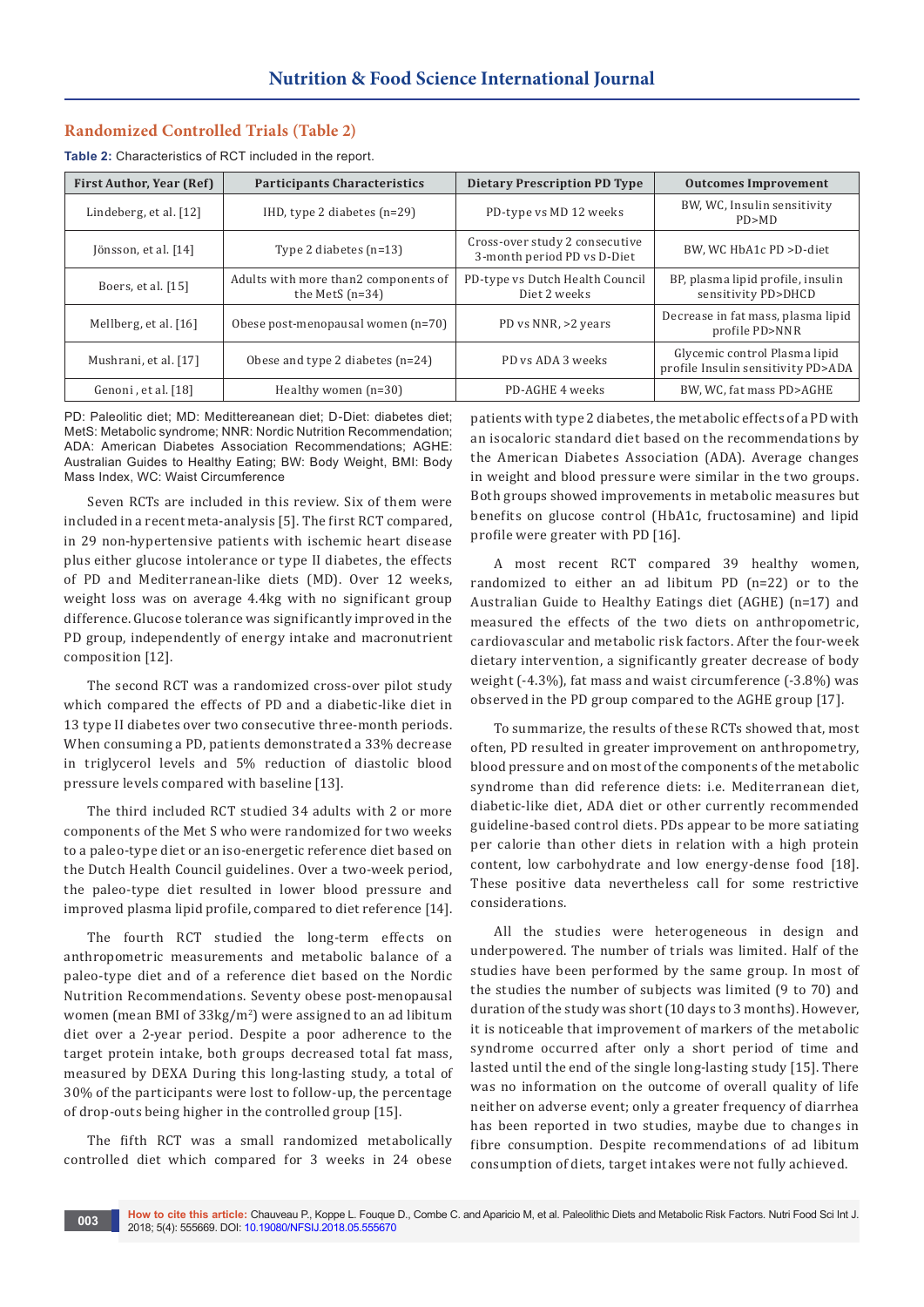Another limitation could be the compliance and adherence to the diet. Patients often complained that PD was somewhat monotonous and difficult to adhere to, absence of milk, legumes and cereal products can contribute to this difficulty and may represent a significant hurdle for long-term compliance. There was a poor adherence to the protein intake target and a profound decrease in energy intake (- 20% to -36%) which resulted in a weight loss (-1.3kg to -8kg) and reduced BMI even when measures were taken to keep body weight stable (additional snacks provided to participants who lost > 2kg BW without being hungry) [14].

However, despite these reservations, there were less dropouts in PD groups than in control groups. During the 2-yr study of Mellberg et al. [11], 21 out of 70 participants were lots of follow-up, 8 in the PD and 13 in the Nordic Nutrition Recommendations, respectively.

Another caveat of a PD is its increased cost which may limit adherence. PD is approximately 10% more expensive than a usual diet of similar nutritional value, and it has been accurately estimated that a 9.3% increase in yearly income would be required to adopt such diet [19].

## **Paleo and Decrease of Risk Factors for Metabolic Syndrome and Cardiovascular Disease how does it Work?**

Since the paleolithic era, changes in food staples and the advent of food processing resulted in modifications of some fundamental nutritional characteristics concerning macronutrients and some selected micronutrients [20]. Many of the components of PD absent or strongly modified in Western diets would contribute to the reduction of cardiovascular disease risks when applied to modern-day humans:

#### **Protein**

Hunter-gatherer (HG) protein consumption varied with latitude but provided usually at least 30% of energy intake in PD, exceeding RDA recommendations. Although there was no correlation between protein intake and satiety quotients [21], high-protein diets have been reported to produce a sustained decrease of appetite and ad libitum calorie intake, facilitating weight loss which is desirable in the treatment of type II diabetic patients [22].

#### **Fat**

Present percentage of energy intake, cholesterol intake was similar or even higher than that of modern-day humans, but it is well known that dietary cholesterol does not greatly contribute to serum cholesterol or its fractions. By contrast, LDL cholesterol-raising saturated fats did not exceed 6% of total energy intake [7]. Compared with Western-type diets, amounts of monounsaturated fatty acids (MUFAs) were 1.5 to 2.O times higher in PD and contributed to more than 30% of total energy in replacement of carbohydrates [23]. Levels of long-chain omega-3 fatty acid, which came from grassfed animals and from wild plants, were several times higher resulting in an omega-3/omega-6 ratio of about 1/1, which contrasts with a ratio close to 1/15 currently observed in the United States and in Western and Northern Europe [24]. Such an omega-3/omega-6 ratio was associated with a strong improvement in inflammatory markers and lipid profile providing protection from CVD. In Inuit diets, this ratio, which did never exceed 1.0, was associated with very low triglyceride levels and prevention of CVD. Compared with the Greenland Inuits, CVD mortality has been estimated to be 7 times greater among US and European populations [25]. Lastly, high fat content of PD is also a potent stimulator of satiety and prevents high energy intake and weight gain.

#### **Carbohydrate**

Consumption which represents more than 50% of energy intake in modern-style diet was lower in PD, ranging from 22% to 40% of total energy intake. Nearly all carbohydrates came from fruits, vegetables and nuts, not from grains and had low glycemic index which attenuates post prandial glucose and insulin responses which are strong independent predictors of CV events [26]. There was no refined sugar except for seasonally available honey to be compared with the 15% from added sugars in the western diets. Moreover, a reduction in carbohydrate, per se has beneficial effects on lipid profile. A recent meta-analysis of 23 RCT from multiple countries which compared the effects of low-carbohydrate diets (<45% of energy) and low-fat diets on metabolic risk factors showed that, when carbohydrates are replaced by monounsaturated fatty acids (MUFAs), healthy adults receiving low-carbohydrate diets experienced a similar reduction in body weight and waist circumference [27].

#### **Fibre**

Uncultivated vegetables and fruits contain more than 3 times fibres than their commercial counterparts. PDs provided total fibres from 80g/d to 150g/d, with a 1:1 ratio of soluble to insoluble fibres, whereas current recommendations suggest 25g/d to 34g/d. Besides their advantages on GI tract, dietary fibres have favourable effects on CV risk factors. Results of the recent INTERMAP Study have shown that higher intake of fibres, especially insoluble ones, may contribute to lower blood pressure [28]. This study confirms previous meta-analyses indicating that increased intake of dietary fibres may contribute to the prevention of hypertension or to the reduction in blood pressure in patients with hypertension [29]. Meta-analyses also showed that moderate doses of soluble fibres resulted in a sustained LDL-cholesterol and triglycerides lowering effect [30]. As phytic acid is almost absent from uncultivated fruits and vegetables, the high fiber content of PD most probably had a limited impact on minerals availability.

#### **Sodium-potassium ratio**

In PDs, sodium content was 4 to 5 times lower and potassium 3 to 4 times higher than in modern-style diet, Na/K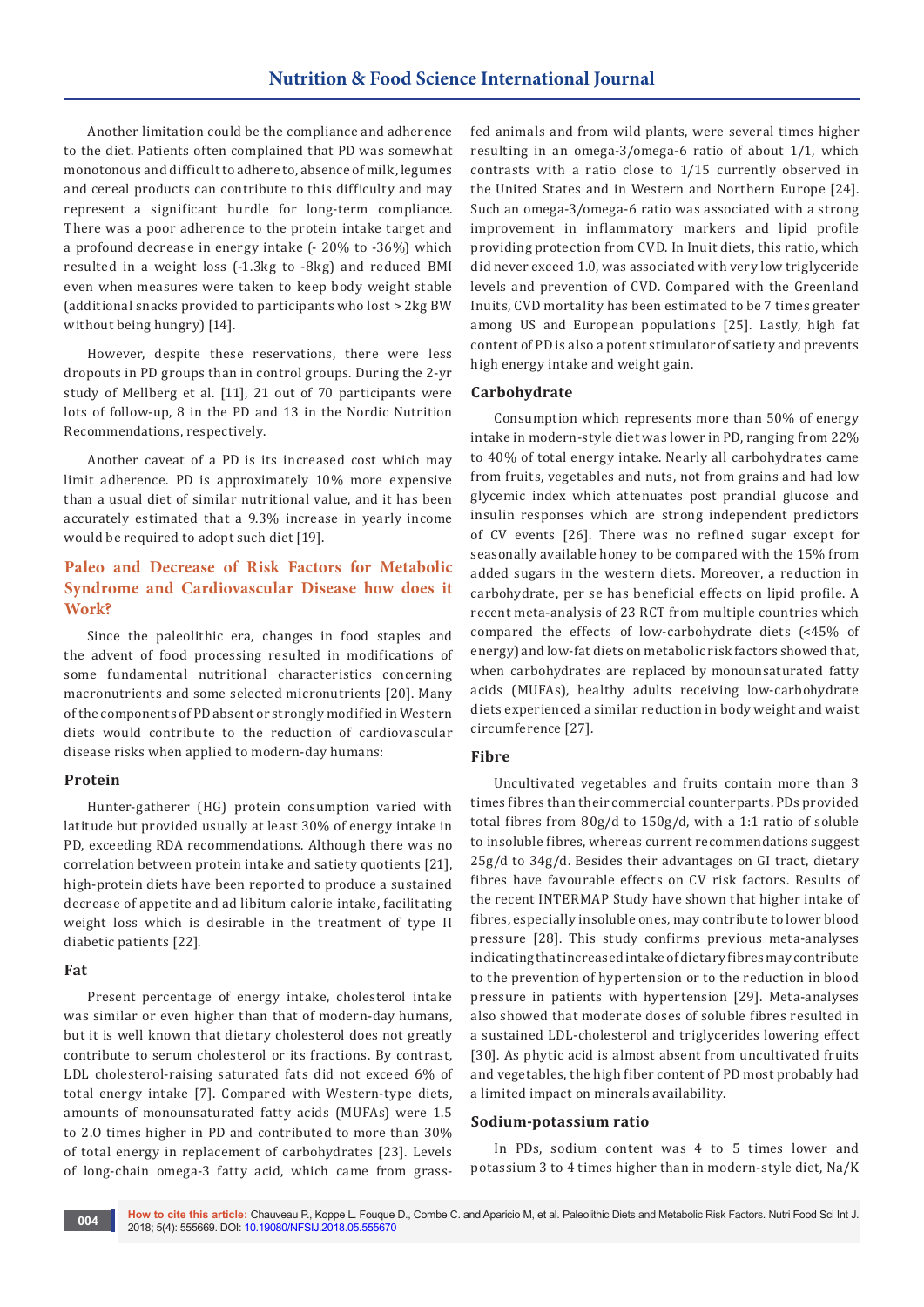ratio which was 0.073, was reversed to be approximately 1.28 in the western diet because of a strong increase in Na and a reduction in K intakes [31]. Most of Na intake in our food comes from manufactured salt (90% of salt consumption), while only 10% is intrinsic to the eaten food. The reduction of K intake is explained by the displacement of food rich in K+ , which are also usually rich in CO<sub>3</sub>H- yielding precursors (fruits and vegetables), by potassium-poor whole grains, dairy products, vegetable oils and refined sugars. In these circumstances, less than 10% of the US adults meet recommendations for Na intake (<2300mg/d) and only 5% of US men meet recommendations for K intake (>4700mg/d) [32]. Supplementing dietary potassium attenuates the pressor effect of NaCl through diuretic and natriuretic effects. Patients with high blood pressure would benefit from a reduction of salt intake and a simultaneous increase of potassium intake as obtained during PD [33].

#### **Acid-base balance**

PDs were net base yielding, because many plant-based foods are a key source of K+ and Mg++, known as major contributors to the dietary alkali load. The mean net endogenous acid production for 159 retrojected ancestral pre-agricultural diets was estimated to be -88mEq/d, 87% of them were netbase producing [34]. On the other hand, modern diets which are rich in acid-producing foods and poor in K+ alkali salts, and the accompanying modern processing and preparation of foods which lead to losses of base-forming nutrients, result in a mean net acid load of about 1mEq/kg/d [35]. PDs may prevent the negative effects of the low-grade systemic metabolic acidosis frequently observed in healthy adults consuming western diets. This may result in various deleterious effects, among which renal calcium wasting [36]. The calcium content in PD is approximately 50% lower compared to the reference diets but the large intake of  $K^*$  and  $HCO_3^-$  precursors reduce bone calcium efflux and renal excretion of calcium [37]. Reduced calcium intake is also counterbalanced by the higher dietary Mg++ intake. Studies of bone size and structure of ancient skeletons found in archaeological sites around the world showed that bones were « stronger » in hunting and gathering diets and « weaker » in agricultural ones [38].

#### **PD is also rich in antioxidants**

High amounts of vitamin C, vitamin E, beta-carotene, selenium, folate, phenolic compounds and other phytochemicals from green leafy vegetables, all associated with a reduced risk of CV disease. A recent pooled cross-sectional study confirmed that PD pattern scores were negatively associated with biomarkers of oxidative stress [39]. Similarly, to Mediterranean and Okinawan healthful diets, PDs are rich in nuclear factor erythroid 2-related factor 2 (Nrf2) raising nutrients, particularly plants with low calorie densities which provide more phytochemicals, unlike Western diets which are currently deficient in these nutrients. The deficiency of this transcription factor may contribute to the high predominance of diseases afflicting modern populations. Indeed, activation

of Nrf2 raises the transcription of over 500 genes, most of which having cytoprotective properties with respect to oxidative stress, inflammation and mitochondrial dysfunction which all characterize the current diseases of civilization. It is interesting to note that exercise and caloric restriction which are part of paleolithic lifestyle also promote Nrf2 activity [40].

#### **Gut microbial**

Lastly, gut microbiota, whose richness and diversity are associated with better state of health and metabolic profile, is another potential target of PD. Indeed, it has been recently shown that CKD patients present profound alterations of the gut microbiota composition which may contribute to inflammation, oxidative stress, uremic toxicity, malnutrition and other morbidities [41]. During human evolution, due to social and demographic changes, human microbiomes lost ancestral microbial diversity including organisms able to ferment fibre-rich dietary components and became specialized for animal-based diets leading to intense transformation of gut commensal flora [42]. Whether related to food intake or to chronic disease, loss of bacterial diversity has made the human gut microbiota a pro-inflammatory, pro-atherogenic or insulinoresistant-inducing « inner organ » [43]. As gut microbiota rapidly alters its cellular composition in response to dietary shifts, [44], PD-induced changes in the microbiota should be further studied in westerner and chronic disease patients, in large clinical trials, to ascertain whether PD may positively influence microbiological diversity with health consequences [45].

#### **Conclusion**

Clinical trials have suggested that, in some instances, PDs, for which we were genetically best programmed, reduce some risk factors for metabolic syndrome and cardiovascular consequences. However, PD may not the dietary Holy Grail and it is not discussed here to reproduce a whole Paleolithic dietary model. However certain characteristics of that life style, diet and physical activity, must be taken into account before initiating some health program to prevent or correct the deleterious effect of some diseases of civilization. Among the main concerns, compliance to PD which is found somewhat monotonous by patients could be improved by the addition of some food groups of the western-style diet such as grains, legumes and dairy products to make it more palatable.

#### **References**

- 1. [Cordain L, Miller JB, Eaton SB, Mann N, Holt SH, et al. \(2000\) Plant](https://www.ncbi.nlm.nih.gov/pubmed/10702160)[animal subsistence ratios and macronutrient energy estimations in](https://www.ncbi.nlm.nih.gov/pubmed/10702160)  [worldwide hunter-gatherer diets Am J Clin Nutr 71\(3\): 682-692.](https://www.ncbi.nlm.nih.gov/pubmed/10702160)
- 2. [0'Dea K \(1991\) Westernisation, insulin resistance and diabetes in](https://www.ncbi.nlm.nih.gov/pubmed/1875844)  [Australian aborigines. Med J Aust 155\(4\): 258-264.](https://www.ncbi.nlm.nih.gov/pubmed/1875844)
- 3. [O'Dea K \(1984\) Marked improvement in carbohydrate and lipid](https://www.ncbi.nlm.nih.gov/pubmed/6373464)  [metabolism in diabetic Australian aborigines after temporary](https://www.ncbi.nlm.nih.gov/pubmed/6373464)  [reversion to traditional lifestyle. Diabetes 33\(6\): 596-603.](https://www.ncbi.nlm.nih.gov/pubmed/6373464)
- 4. [Eaton SB, Konner M \(1985\) Paleolithic nutrition. A consideration of its](https://www.ncbi.nlm.nih.gov/pubmed/2981409)  [nature and current implications. N Engl J Med 312\(5\): 283-289.](https://www.ncbi.nlm.nih.gov/pubmed/2981409)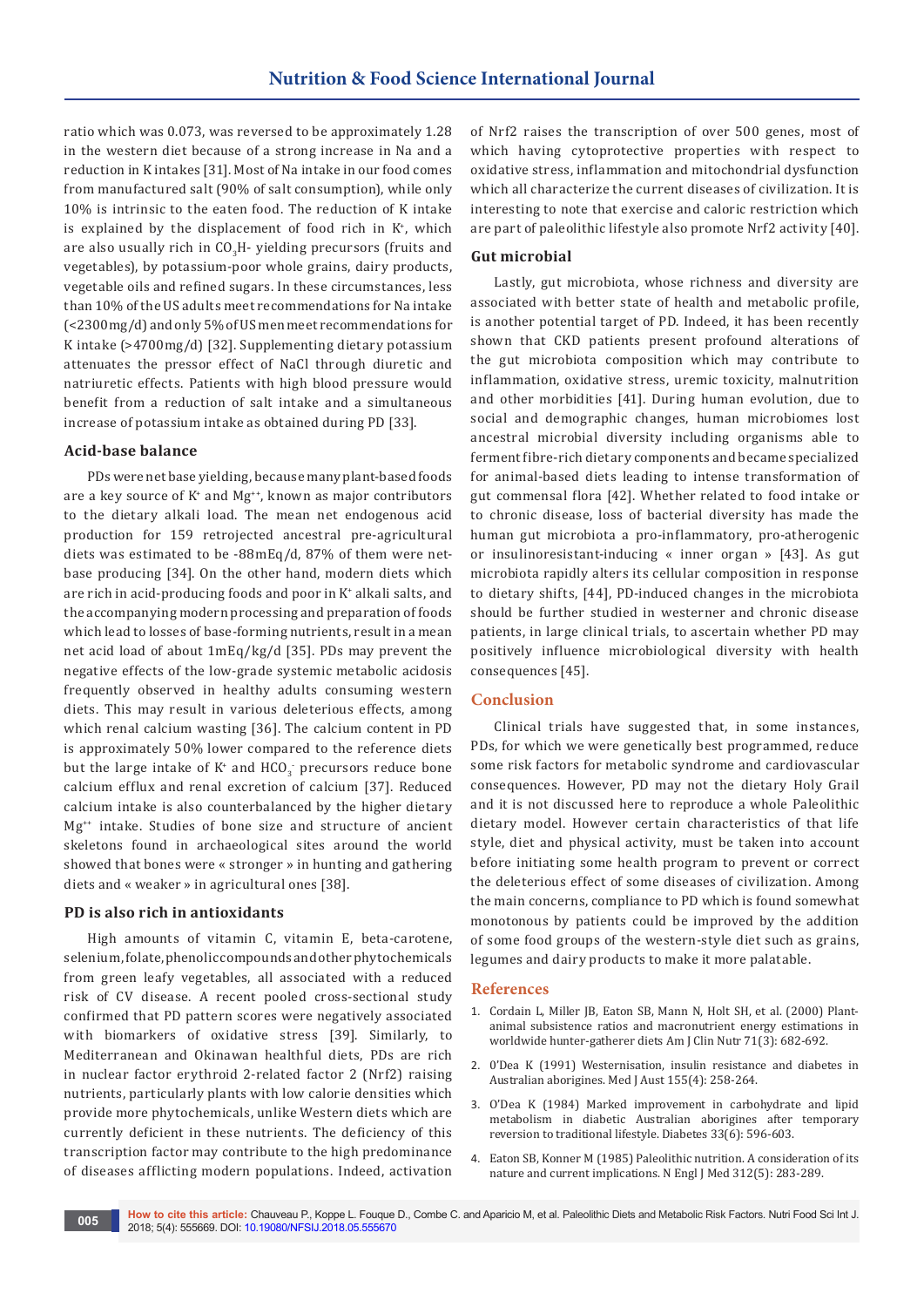- 5. [Manheimer EW, van Zuuren EJ, Fedorswicz Z, Pijl H \(2015\) Paleolithic](https://www.ncbi.nlm.nih.gov/pubmed/26269362/)  [nutrition for metabolic syndrome](https://www.ncbi.nlm.nih.gov/pubmed/26269362/) : systematic review and meta[analysis. Am J Clin Nutr 102\(4\): 922-932.](https://www.ncbi.nlm.nih.gov/pubmed/26269362/)
- 6. [Chang ML, Nowel A \(2016\) How to make stone soup: is the «](https://www.ncbi.nlm.nih.gov/pubmed/27753214) Paleo diet [» a missed opportunity for anthropologists?. Evol Anthropol](https://www.ncbi.nlm.nih.gov/pubmed/27753214)  [25\(5\): 228-231.](https://www.ncbi.nlm.nih.gov/pubmed/27753214)
- 7. [Konner M, Eaton SB \(2010\) Paleolithic nutrition: twenty-five years](https://www.ncbi.nlm.nih.gov/pubmed/21139123)  [later. Nutr Clin Pract 25\(6\): 594-602.](https://www.ncbi.nlm.nih.gov/pubmed/21139123)
- 8. [Lindeberg S, Cordain L, Eaton SB \(2003\) Biological and clinical](http://www.visioninstitute.optometry.net/UserFiles/users/499/File/WebDoc9Lindberg.pdf)  [potential of a paleolithic diet. J Nutr Environ Med 133\(3\): 149-160.](http://www.visioninstitute.optometry.net/UserFiles/users/499/File/WebDoc9Lindberg.pdf)
- 9. [Österdahl M, Kocturk T, Koochek A, Wandell PE \(2008\) Effects of a](https://www.ncbi.nlm.nih.gov/pubmed/17522610)  [short-term intervention with a paleolithic diet in healthy volunteers.](https://www.ncbi.nlm.nih.gov/pubmed/17522610)  [Eur J Clin Nutr 62\(5\): 682-685.](https://www.ncbi.nlm.nih.gov/pubmed/17522610)
- 10. [Frassetto LA, Schloetter M, Mietus-Synder M, Morris RC, Sebastian A](https://www.ncbi.nlm.nih.gov/pubmed/19209185)  [\(2009\) Metabolic and physiologic improvements from consuming a](https://www.ncbi.nlm.nih.gov/pubmed/19209185)  [paleolithic hunter-gatherer type diet. Eur J Clin Nutr 63\(8\): 947-955.](https://www.ncbi.nlm.nih.gov/pubmed/19209185)
- 11. [Ryberg M, Sandberg S, Mellberg C, Stegle O, Lindahl B, et al. \(2013\)](https://www.ncbi.nlm.nih.gov/pubmed/23414424)  [A paleolithic-type diet causes strong tissue-specific effects on ectopic](https://www.ncbi.nlm.nih.gov/pubmed/23414424)  [fat deposition in obese postmenopausal women. J Intern Med 274\(1\):](https://www.ncbi.nlm.nih.gov/pubmed/23414424)  [67-76.](https://www.ncbi.nlm.nih.gov/pubmed/23414424)
- 12. [Lindeberg S, Jönsson T, Granfeldt Y, Borgstrand E, Soffman J, et al.](https://www.ncbi.nlm.nih.gov/pubmed/17583796)  [\(2007\) A Paleolithic diet improves glucose tolerance more than a](https://www.ncbi.nlm.nih.gov/pubmed/17583796)  [Mediterranean-like diet in individuals with ischaemic heart disease.](https://www.ncbi.nlm.nih.gov/pubmed/17583796)  [Diabetologia 50\(9\): 1795-1807.](https://www.ncbi.nlm.nih.gov/pubmed/17583796)
- 13. [Jönsson T, Granfeldt Y, Ahrén B, Branell UC, Pålsson G, et al. \(2009\)](https://www.ncbi.nlm.nih.gov/pubmed/19604407)  [Beneficial effects of a Paleolithic diet on cardiovascular risk factors in](https://www.ncbi.nlm.nih.gov/pubmed/19604407)  [type 2 diabetes: a randomized cross-over. Cardiovasc Diabetol 8: 35.](https://www.ncbi.nlm.nih.gov/pubmed/19604407)
- 14. [Boers I, Muskiet FA, Berkelaar E, Schut E, Penders R, et al.](https://www.ncbi.nlm.nih.gov/pubmed/25304296)  [\(2014\) Favourable effects of consuming a Paleolithic-type diet on](https://www.ncbi.nlm.nih.gov/pubmed/25304296)  [characteristics of the metabolic syndrome](https://www.ncbi.nlm.nih.gov/pubmed/25304296) : a randomized controlled [pilot-study. Lipids Health Dis 13: 160.](https://www.ncbi.nlm.nih.gov/pubmed/25304296)
- 15. [Mellberg C, Sandberg S, Ryberg M, Eriksson M, Brage S, et al. \(2014\)](https://www.ncbi.nlm.nih.gov/pubmed/24473459)  [Long-term effects of a Paleolitic-type diet in obese post-menopausal](https://www.ncbi.nlm.nih.gov/pubmed/24473459)  women [: a two-year randomized trial. Eur J Clin Nutr 68\(3\): 350-357.](https://www.ncbi.nlm.nih.gov/pubmed/24473459)
- 16. [Masharani U, Sherchan P, Schloetter M, Stratford S, Xiao A, et al. \(2015\)](https://www.ncbi.nlm.nih.gov/pubmed/25828624)  [Metabolic and physiologic effects from consuming a hunter-gatherer](https://www.ncbi.nlm.nih.gov/pubmed/25828624)  [\(Paleolithic\)- type diet in type 2 diabetes. Eur J Clin Nutr 69\(8\): 944-](https://www.ncbi.nlm.nih.gov/pubmed/25828624) [948.](https://www.ncbi.nlm.nih.gov/pubmed/25828624)
- 17. [Genoni A, Lyons-Wall P, Lo J, Devine A \(2016\) Cardiovascular, metabolic](https://www.ncbi.nlm.nih.gov/pubmed/27223304)  [effects and dietary composition of ad libitum Paleolithic vs Australian](https://www.ncbi.nlm.nih.gov/pubmed/27223304)  [Guide to Healthy Eating Diets: a 4-week randomized trial. Nutrients](https://www.ncbi.nlm.nih.gov/pubmed/27223304)  [8\(5\): 314.](https://www.ncbi.nlm.nih.gov/pubmed/27223304)
- 18. [Jönsson T, Granfeldt Y, Erlanson-Albertsson C, Ahren B, Lindeberg](https://www.ncbi.nlm.nih.gov/pubmed/21118562)  [S \(2010\) A Paleolithic diet is more satiating per calorie than a](https://www.ncbi.nlm.nih.gov/pubmed/21118562)  [Mediterranean-like diet in individuals with ischaemic heart disease.](https://www.ncbi.nlm.nih.gov/pubmed/21118562)  [Nutr Metab 7: 85.](https://www.ncbi.nlm.nih.gov/pubmed/21118562)
- 19. [Genoni A, Lo J, Lyons-Wall P, Devine A \(2016\) Compliance, palatability](https://www.ncbi.nlm.nih.gov/pubmed/27509519)  [and feasibility of Paleolithic and Australian Guide for Healthy Eating](https://www.ncbi.nlm.nih.gov/pubmed/27509519)  [diets in healthy women: a 4-week dietary intervention. Nutrients 8\(8\):](https://www.ncbi.nlm.nih.gov/pubmed/27509519)  [E 481.](https://www.ncbi.nlm.nih.gov/pubmed/27509519)
- 20. [Cordain L, Eaton SB, Sebastian A, Mann N, Lindeberg S, et al. \(2005\)](https://www.ncbi.nlm.nih.gov/pubmed/15699220)  [Origin and evolution of the Western diet](https://www.ncbi.nlm.nih.gov/pubmed/15699220) : health implications. Am J Clin [Nutr 81\(2\): 341-354.](https://www.ncbi.nlm.nih.gov/pubmed/15699220)
- 21. [Jönsson T, Granfeldt Y, Lindeberg S, Halberg AC \(2013\) Subjective](https://www.ncbi.nlm.nih.gov/pubmed/23890471)  [satiety and other experiences of a Paleolithic diet compared to a](https://www.ncbi.nlm.nih.gov/pubmed/23890471)  [diabetes diet in patients with type 2 diabetes. Nutr J 12: 105-112.](https://www.ncbi.nlm.nih.gov/pubmed/23890471)
- 22. [Weigle DS, Breen PA, Matthys CC, Callahan HS, Meeuws KE, et al. \(2005\)](https://www.ncbi.nlm.nih.gov/pubmed/16002798)  [A high protein diet induces sustained reduction in appetite, ad libitum](https://www.ncbi.nlm.nih.gov/pubmed/16002798)  [caloric intake and body weight despite compensatory changes in](https://www.ncbi.nlm.nih.gov/pubmed/16002798)

[diurnal plasma leptin and ghrelin concentrations. Am J Clin Nutr 82\(1\):](https://www.ncbi.nlm.nih.gov/pubmed/16002798)  [41-48.](https://www.ncbi.nlm.nih.gov/pubmed/16002798)

- 23. [Kuipers RS, Joordens JC, Muskiet FA \(2012\) A multidisciplinary](https://www.ncbi.nlm.nih.gov/pubmed/22894943)  [reconstruction of Paleolithic nutrition that holds promise for the](https://www.ncbi.nlm.nih.gov/pubmed/22894943)  [prevention and treatment of diseases of civilization. Nutr Res Rev](https://www.ncbi.nlm.nih.gov/pubmed/22894943)  [25\(1\): 96-129.](https://www.ncbi.nlm.nih.gov/pubmed/22894943)
- 24. [Simopoulos AP \(2001\) The Mediterranean diets: what is so special](https://www.ncbi.nlm.nih.gov/pubmed/11694649)  [about the diet of Greece? The scientific evidence. J Nutr 131\(11 Suppl\):](https://www.ncbi.nlm.nih.gov/pubmed/11694649)  [3065S-3073S.](https://www.ncbi.nlm.nih.gov/pubmed/11694649)
- 25. [Simopoulos AP \(2002\) Omega-3 fatty acids and cardiovascular](https://www.ncbi.nlm.nih.gov/pubmed/21432336/)  [disease: The epidemiological evidence. Environ Health Prev Med 6\(4\):](https://www.ncbi.nlm.nih.gov/pubmed/21432336/)  [203-209.](https://www.ncbi.nlm.nih.gov/pubmed/21432336/)
- 26. [Riccardi G, Rivellese AA, Giacco R \(2008\) Role of glycemic index and](https://www.ncbi.nlm.nih.gov/pubmed/18175767)  [glycemic load in the healthy state, in prediabetes and in diabetes. Am J](https://www.ncbi.nlm.nih.gov/pubmed/18175767)  [Clin Nutr 87\(1\): 269S-274S.](https://www.ncbi.nlm.nih.gov/pubmed/18175767)
- 27. [Hu T1, Mills KT, Yao L, Demanelis K, Eloustaz M, et al. \(2012\) Effects of](https://www.ncbi.nlm.nih.gov/pubmed/23035144/)  [low-carbohydrate diets versus low-fat diets on metabolic risk factors: a](https://www.ncbi.nlm.nih.gov/pubmed/23035144/)  [meta-analysis of randomized controlled clinical trials. Am J Epidemiol](https://www.ncbi.nlm.nih.gov/pubmed/23035144/)  [176\(Suppl 7\): S44 -S54.](https://www.ncbi.nlm.nih.gov/pubmed/23035144/)
- 28. [Aljuraiban GS, Griep LM, Chan Q, Daviglus ML, Stamler J, et al. \(2015\)](https://www.ncbi.nlm.nih.gov/pubmed/26328746)  [Total insoluble and soluble dietary fiber intake in relation to blood](https://www.ncbi.nlm.nih.gov/pubmed/26328746)  [pressure: the INTERMAP Study. Br J Nutr 114\(9\): 1480-1486.](https://www.ncbi.nlm.nih.gov/pubmed/26328746)
- 29. [Whelton SP, Hyre AD, Pedersen B, Yi Y, Whelton PK, et al. \(2005\) Effect](https://www.ncbi.nlm.nih.gov/pubmed/15716684)  [of dietary fiber intake on blood pressure: a meta-analysis of radomized](https://www.ncbi.nlm.nih.gov/pubmed/15716684)  [controlled clinical trials. J Hypertens 23\(3\): 475-481.](https://www.ncbi.nlm.nih.gov/pubmed/15716684)
- 30. [Tiwari U, Cummins E \(2011\) Meta-analysis of the effect of bèta-glucose](https://www.ncbi.nlm.nih.gov/pubmed/21470820)  [intake on blood cholesterol and glucose levels. Nutrition 27\(10\): 1008-](https://www.ncbi.nlm.nih.gov/pubmed/21470820) [1016.](https://www.ncbi.nlm.nih.gov/pubmed/21470820)
- 31. [Cogswell ME, Zhang Z, Carriquiry AL, Gunn JP, Kuklina EV, et al. \(2012\)](https://www.ncbi.nlm.nih.gov/pubmed/22854410)  [Sodium and potassium Intakes among US adults: NHANES 2003-2008.](https://www.ncbi.nlm.nih.gov/pubmed/22854410)  [Am J Clin Nutr 96\(3\): 647-657.](https://www.ncbi.nlm.nih.gov/pubmed/22854410)
- 32. [Aaron KJ, Sanders PW \(2013\) Role of dietary salt and potassium intake](https://www.ncbi.nlm.nih.gov/pubmed/24001491)  [in cardiovascular health and disease: a review of the evidence. Mayo](https://www.ncbi.nlm.nih.gov/pubmed/24001491)  [Clin Proc 88\(9\): 987-995.](https://www.ncbi.nlm.nih.gov/pubmed/24001491)
- 33. [Morris RC Jr, Schmidlin O, Frassetto LA, Sebastian A \(2006\) Relationship](https://www.ncbi.nlm.nih.gov/pubmed/16772638)  [and interaction between sodium and potassium. J Am Coll Nutr 25\(3](https://www.ncbi.nlm.nih.gov/pubmed/16772638)  [Suppl\): 262S-270S.](https://www.ncbi.nlm.nih.gov/pubmed/16772638)
- 34. [Sebastian A, Frassetto LA, Sellmeyer DE, Merriam DL, Morris RC](https://www.ncbi.nlm.nih.gov/pubmed/12450898)  [\(2002\) Estimation of the net acid load of the diet of the ancestral](https://www.ncbi.nlm.nih.gov/pubmed/12450898)  [preagricultural Homo sapiens and their hominid ancestors. Am J Clin](https://www.ncbi.nlm.nih.gov/pubmed/12450898)  [Nutr 76\(6\): 1308-1316.](https://www.ncbi.nlm.nih.gov/pubmed/12450898)
- 35. [Remer T, Manz F \(2003\) Paleolithic diet, sweet potato eaters, and](https://www.ncbi.nlm.nih.gov/pubmed/14522740)  [potential renal acid load. Am J Clin Nutr 78\(4\): 802-803.](https://www.ncbi.nlm.nih.gov/pubmed/14522740)
- 36. [Frassetto LA, Morris RC Jr, Sellmeyer DE, Todd K](https://www.ncbi.nlm.nih.gov/pubmed/11842945) (2001) Diet, evolution [and aging. Eur J Nutr 40\(5\): 200-213.](https://www.ncbi.nlm.nih.gov/pubmed/11842945)
- 37. [Bushinsky DA \(1996\) Metabolic alkalosis decreases bone calcium](https://www.ncbi.nlm.nih.gov/pubmed/8760264)  [efflux by suppressing osteoclasts and stimulating osteoblasts. Am J](https://www.ncbi.nlm.nih.gov/pubmed/8760264)  [Physiol 271\(1 Pt 2\): F216-F222.](https://www.ncbi.nlm.nih.gov/pubmed/8760264)
- 38. [Larsen CS \(2003\) Animal source foods and human health during](https://www.ncbi.nlm.nih.gov/pubmed/14672287)  [evolution. J Nutr 133\(11 Suppl 2\): 3893S-3897S.](https://www.ncbi.nlm.nih.gov/pubmed/14672287)
- 39. [Whalen KA, Mc Cullough ML, Flanders WD, Hartman TJ, Judd S, et al.](https://www.ncbi.nlm.nih.gov/pubmed/27099230)  [\(2016\) Paleolithic and Mediterranean diet pattern scores are inversely](https://www.ncbi.nlm.nih.gov/pubmed/27099230)  [associated with biomarkers of inflammation and oxidative balance in](https://www.ncbi.nlm.nih.gov/pubmed/27099230)  [adults. J Nutr 146\(6\): 1217-1226.](https://www.ncbi.nlm.nih.gov/pubmed/27099230)
- 40. [Tarantino G, Citro V, Finelli C \(2015\) Hype or reality: should patients](https://www.ncbi.nlm.nih.gov/pubmed/26405708)  [with metabolic syndrome-related NAFLD be on the hunter-gatherer](https://www.ncbi.nlm.nih.gov/pubmed/26405708)  [\(paleo\) diet to decrease morbidity. J Gatrointestin Liver Dis 24\(3\):](https://www.ncbi.nlm.nih.gov/pubmed/26405708)  [359-365.](https://www.ncbi.nlm.nih.gov/pubmed/26405708)